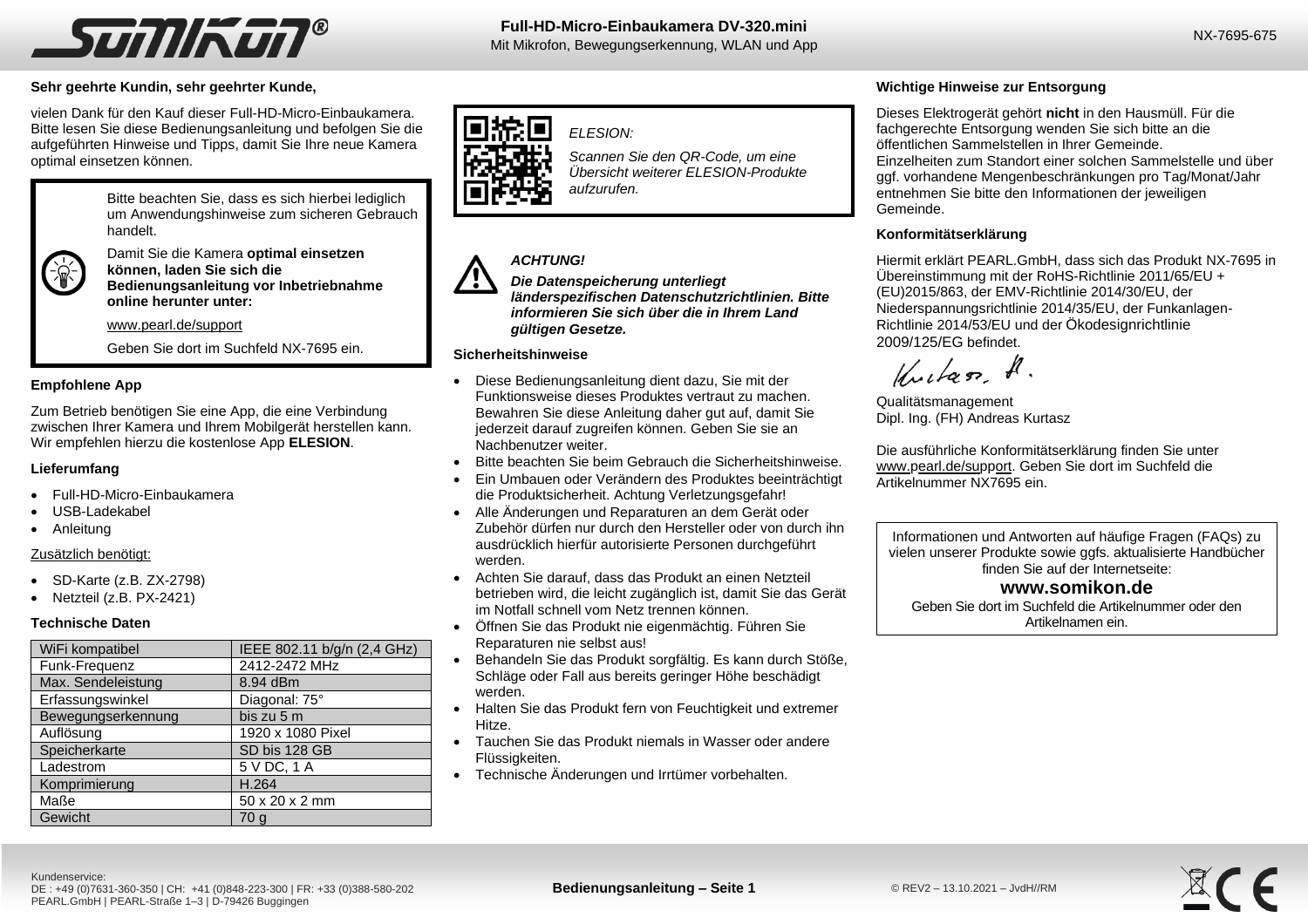

### **GPL-Lizenztext**

Wir senden Ihnen auf Anforderung (gerne unter opensource@pearl.de) den Source Code auch auf einem handelsüblichen Datenträger, dessen Herstellungskosten wir im Gegenzug geltend machen. Den vollständigen Lizenztext ersehen Sie nachfolgend. Näheres, insbesondere auch dazu, warum es keine offizielle deutsche Übersetzung der Lizenzbedingungen gibt, erfahren Sie unter http://www.gnu.org/ licenses/gpl-2.0.html. Da es sich um freie Software handelt, schließen die Entwickler dieser Software die Haftung, soweit gesetzlich zulässig, aus. Bitte beachten Sie, dass die Gewährleistung für die Hardware davon natürlich nicht betroffen ist und in vollem Umfang besteht. Weitere Fragen beantworten wir Ihnen gerne unter opensource@pearl.de

GNU GENERAL PUBLIC LICENSE Version 2, June 1991

Copyright (C) 1989, 1991 Free Software Foundation, Inc. 51 Franklin Street, Fifth Floor, Boston, MA 02110-1301 USA Everyone is permitted to copy and distribute verbatim copies of this license document, but changing it is not allowed.

#### Preamble

The licenses for most software are designed to take away your freedom to share and change it. By contrast, the GNU General Public License is intended to guarantee your freedom to share and change free software--to make sure the software is free for all its users. This General Public License applies to most of the Free Software Foundation's software and to any other program whose authors commit to using it. (Some other Free Software Foundation software is covered by the GNU Lesser General Public License instead.) You can apply it to your programs, too.

When we speak of free software, we are referring to freedom, not price. Our General Public Licenses are designed to make sure that you have the freedom to distribute copies of free software (and charge for this service if you wish), that you receive source code or can get it if you want it, that you can change the software or use pieces of it in new free programs; and that you know you can do these things.

To protect your rights, we need to make restrictions that forbid anyone to deny you these rights or to ask you to surrender the rights. These restrictions translate to certain responsibilities for you if you distribute copies of the software, or if you modify it.

For example, if you distribute copies of such a program, whether gratis or for a fee, you must give the recipients all the rights that you have. You must make sure that they, too, receive or can get the source code. And you must show them these terms so they know their rights.

We protect your rights with two steps: (1) copyright the software, and (2) offer you this license which gives you legal permission to copy, distribute and/or modify the software.

Also, for each author's protection and ours, we want to make certain that everyone understands that there is no warranty for this free software. If the software is modified by someone else and passed on, we want its recipients to<br>know that what they have is not the original, so that any problems introduced by others will not reflect authors' reputations.

Finally, any free program is threatened constantly by software patents. We wish to avoid the danger that redistributors of a free program will individually obtain patent licenses, in effect making the program proprietary. To prevent this, we have made it clear that any patent must be licensed for everyone's free use or not licensed at all.

The precise terms and conditions for copying, distribution and modification follow.

#### GNU GENERAL PUBLIC LICENSE TERMS AND CONDITIONS FOR COPYING, DISTRIBUTION AND MODIFICATION

0. This License applies to any program or other work which contains a notice placed by the copyright holder saying it may be distributed under the terms of this General Public License. The "Program", below, refers to any such program or work, and a "work based on the Program" means either the Program or any derivative work under copyright law: that is to say, a work containing the Program or a portion of it, either verbatim or with modifications and/or translated into another language. (Hereinafter, translation is included without limitation in the term "modification".) Each licensee is addressed as "you".

Activities other than copying, distribution and modification are not covered by this License; they are outside its scope. The act of running the Program is not restricted, and the output from the Program is covered only if its contents constitute a work based on the Program (independent of having been made by running the Program). Whether that is true depends on what the Program does.

1. You may copy and distribute verbatim copies of the Program's source code as you receive it, in any medium, provided that you conspicuously and appropriately publish on each copy an appropriate copyright notice and disclaimer of warranty; keep intact all the notices that refer to this License and to the absence of any warranty; and give any other recipients of the Program a copy of this License along with the Program.

You may charge a fee for the physical act of transferring a copy, and you may at your option offer warranty protection in exchange for a fee.

2. You may modify your copy or copies of the Program or any portion of it, thus forming a work based on the Program, and copy and distribute such modifications or work under the terms of Section 1 above, provided that you also meet all of these conditions:

a) You must cause the modified files to carry prominent notices stating that you changed the files and the date of any change.

b) You must cause any work that you distribute or publish, that in whole or in part contains or is derived from the Program or any part thereof, to be licensed as a whole at no charge to all third parties under the terms of this License.

c) If the modified program normally reads commands interactively when run, you must cause it, when started running for such interactive use in the most ordinary way, to print or display an announcement including an appropriate copyright notice and a notice that there is no warranty (or else, saying that you provide a warranty) and that users may redistribute the program under these conditions, and telling the user how to view a copy of this License. (Exception: if the Program itself is interactive but does not normally print such an announcement, your work based on the Program is not required to print an announcement.)

These requirements apply to the modified work as a whole. If identifiable sections of that work are not derived from the Program, and can be reasonably considered independent and separate works in themselves, then this License, and its terms, do not apply to those sections when you distribute them as separate works. But when you distribute the same sections as part of a whole which is a work based on the Program, the distribution of the whole must be on the terms of this License, whose permissions for other licensees extend to the entire whole, and thus to each and every part regardless of who wrote it.

Thus, it is not the intent of this section to claim rights or contest your rights to work written entirely by you; rather, the intent is to exercise the right to control the distribution of derivative or collective works based on the Program.

In addition, mere aggregation of another work not based on the Program with the Program (or with a work based on the Program) on a volume of a storage or distribution medium does not bring the other work under the scope of this License.

3. You may copy and distribute the Program (or a work based on it, under Section 2) in object code or executable form under the terms of Sections 1 and 2 above provided that you also do one of the following:

a) Accompany it with the complete corresponding machine-readable source code, which must be distributed under the terms of Sections 1 and 2 above on a medium customarily used for software interchange; or,

b) Accompany it with a written offer, valid for at least three years, to give any third party, for a charge no more than your cost of physically performing source distribution, a complete machine-readable copy of the corresponding source code, to be distributed under the terms of Sections 1 and 2 above on a medium customarily used for software interchange; or,

c) Accompany it with the information you received as to the offer to distribute corresponding source code. (This alternative is allowed only for noncommercial distribution and only if you received the program in object code or executable form with such an offer, in accord with Subsection b above.)

The source code for a work means the preferred form of the work for making modifications to it. For an executable work, complete source code means all the source code for all modules it contains, plus any associated interface definition files, plus the scripts used to control compilation and installation of the executable. However, as a special exception, the source code distributed need not include anything that is normally distributed (in either source or binary form) with the major components (compiler, kernel, and so on) of the operating system on which the executable runs, unless that component itself accompanies the executable.

If distribution of executable or object code is made by offering access to copy from a designated place, then offering equivalent access to copy the source code from the same place counts as distribution of the source code, even though third parties are not compelled to copy the source along with the object code.

4. You may not copy, modify, sublicense, or distribute the Program except as expressly provided under this License. Any attempt otherwise to copy, modify, sublicense or distribute the Program is void, and will automatically terminate your rights under this License. However, parties who have received copies, or rights, from you under this License will not have their licenses terminated so long as such parties remain in full compliance.

5. You are not required to accept this License, since you have not signed it. However, nothing else grants you permission to modify or distribute the Program or its derivative works. These actions are prohibited by law if you do not accept this License. Therefore, by modifying or distributing the Program (or any work based on the Program), you indicate your acceptance of this License to do so, and all its terms and conditions for copying, distributing or modifying the Program or works based on it.

6. Each time you redistribute the Program (or any work based on the Program), the recipient automatically receives<br>a license from the original licensor to copy, distribute or modify the Program subject to these terms and c You may not impose any further restrictions on the recipients' exercise of the rights granted herein. You are not responsible for enforcing compliance by third parties to this License.

7. If, as a consequence of a court judgment or allegation of patent infringement or for any other reason (not limited to patent issues), conditions are imposed on you (whether by court order, agreement or otherwise) that contradict the conditions of this License, they do not excuse you from the conditions of this License. If you cannot distribute so as to satisfy simultaneously your obligations under this License and any other pertinent obligations, then as a consequence you may not distribute the Program at all. For example, if a patent license would not permit royaltyfree redistribution of the Program by all those who receive copies directly or indirectly through you, then the only way you could satisfy both it and this License would be to refrain entirely from distribution of the Program.

If any portion of this section is held invalid or unenforceable under any particular circumstance, the balance of the section is intended to apply and the section as a whole is intended to apply in other circumstances.

It is not the purpose of this section to induce you to infringe any patents or other property right claims or to contest validity of any such claims; this section has the sole purpose of protecting the integrity of the free software distribution system, which is implemented by public license practices. Many people have made generous contributions to the wide range of software distributed through that system in reliance on consistent application of

that system; it is up to the author/donor to decide if he or she is willing to distribute software through any other system and a licensee cannot impose that choice.

This section is intended to make thoroughly clear what is believed to be a consequence of the rest of this License.

8. If the distribution and/or use of the Program is restricted in certain countries either by patents or by copyrighted interfaces, the original copyright holder who places the Program under this License may add an explicit geographical distribution limitation excluding those countries, so that distribution is permitted only in or among countries not thus excluded. In such case, this License incorporates the limitation as if written in the body of this License.

9. The Free Software Foundation may publish revised and/or new versions of the General Public License from time to time. Such new versions will be similar in spirit to the present version, but may differ in detail to address new problems or concerns.

Each version is given a distinguishing version number. If the Program specifies a version number of this License which applies to it and "any later version", you have the option of following the terms and conditions either of that version or of any later version published by the Free Software Foundation. If the Program does not specify a version number of this License, you may choose any version ever published by the Free Software Foundation.

10. If you wish to incorporate parts of the Program into other free programs whose distribution conditions are different, write to the author to ask for permission. For software which is copyrighted by the Free Software Foundation, write to the Free Software Foundation; we sometimes make exceptions for this. Our decision will be guided by the two goals of preserving the free status of all derivatives of our free software and of promoting the galacd by the two goals or preserving the<br>sharing and reuse of software generally.

#### NO WARRANTY

11. BECAUSE THE PROGRAM IS LICENSED FREE OF CHARGE, THERE IS NO WARRANTY FOR THE PROGRAM, TO THE EXTENT PERMITTED BY APPLICABLE LAW. EXCEPT WHEN OTHERWISE STATED IN WRITING THE COPYRIGHT HOLDERS AND/OR OTHER PARTIES PROVIDE THE PROGRAM "AS IS" WITHOUT WARRANTY OF ANY KIND, EITHER EXPRESSED OR IMPLIED, INCLUDING, BUT NOT LIMITED TO, THE IMPLIED WARRANTIES OF MERCHANTABILITY AND FITNESS FOR A PARTICULAR PURPOSE. THE ENTIRE RISK AS TO THE QUALITY AND PERFORMANCE OF THE PROGRAM IS WITH YOU. SHOULD THE PROGRAM PROVE DEFECTIVE, YOU ASSUME THE COST OF ALL NECESSARY SERVICING, REPAIR OR CORRECTION.

12. IN NO EVENT UNLESS REQUIRED BY APPLICABLE LAW OR AGREED TO IN WRITING WILL ANY COPYRIGHT HOLDER, OR ANY OTHER PARTY WHO MAY MODIFY AND/OR REDISTRIBUTE THE PROGRAM AS PERMITTED ABOVE, BE LIABLE TO YOU FOR DAMAGES, INCLUDING ANY GENERAL, SPECIAL, INCIDENTAL OR CONSEQUENTIAL DAMAGES ARISING OUT OF THE USE OR INABILITY TO USE THE PROGRAM (INCLUDING BUT NOT LIMITED TO LOSS OF DATA OR DATA BEING RENDERED INACCURATE OR LOSSES SUSTAINED BY YOU OR THIRD PARTIES OR A FAILURE OF THE PROGRAM TO OPERATE WITH ANY OTHER PROGRAMS), EVEN IF SUCH HOLDER OR OTHER PARTY HAS BEEN ADVISED OF THE POSSIBILITY OF SUCH DAMAGES.

### END OF TERMS AND CONDITIONS

#### How to Apply These Terms to Your New Programs

If you develop a new program, and you want it to be of the greatest possible use to the public, the best way to achieve this is to make it free software which everyone can redistribute and change under these terms.

To do so, attach the following notices to the program. It is safest to attach them to the start of each source file to most effectively convey the exclusion of warranty; and each file should have at least the "copyright" line and a pointer to where the full notice is found.

<one line to give the program's name and a brief idea of what it does.> Copyright (C) <year> <name of author>

This program is free software; you can redistribute it and/or modify it under the terms of the GNU General Public License as published by the Free Software Foundation; either version 2 of the License, or (at your option) any later version.

This program is distributed in the hope that it will be useful, but WITHOUT ANY WARRANTY; without even the implied warranty of MERCHANTABILITY or FITNESS FOR A PARTICULAR PURPOSE. See the GNU General Public License for more details.

You should have received a copy of the GNU General Public License along with this program; if not, write to the Free Software Foundation, Inc., 51 Franklin Street, Fifth Floor, Boston, MA 02110-1301 USA.

Also add information on how to contact you by electronic and paper mail.

If the program is interactive, make it output a short notice like this when it starts in an interactive mode:

Gnomovision version 69, Copyright (C) year name of author Gnomovision comes with ABSOLUTELY NO WARRANTY; for details type `show w'. This is free software, and you are welcome to redistribute it under certain conditions; type `show c' for details.

The hypothetical commands `show w' and `show c' should show the appropriate parts of the General Public License. Of course, the commands you use may be called something other than `show w' and `show c'; they could even be mouse-clicks or menu items--whatever suits your program.

You should also get your employer (if you work as a programmer) or your school, if any, to sign a "copyright disclaimer" for the program, if necessary. Here is a sample; alter the names:

Yoyodyne, Inc., hereby disclaims all copyright interest in the program `Gnomovision' (which makes passes at compilers) written by James Hacker.

<signature of Ty Coon>, 1 April 1989 Ty Coon, President of Vice

This General Public License does not permit incorporating your program into proprietary programs. If your program is a subroutine library, you may consider it more useful to permit linking proprietary applications with the library. If this is what you want to do, use the GNU Lesser General Public License instead of this License.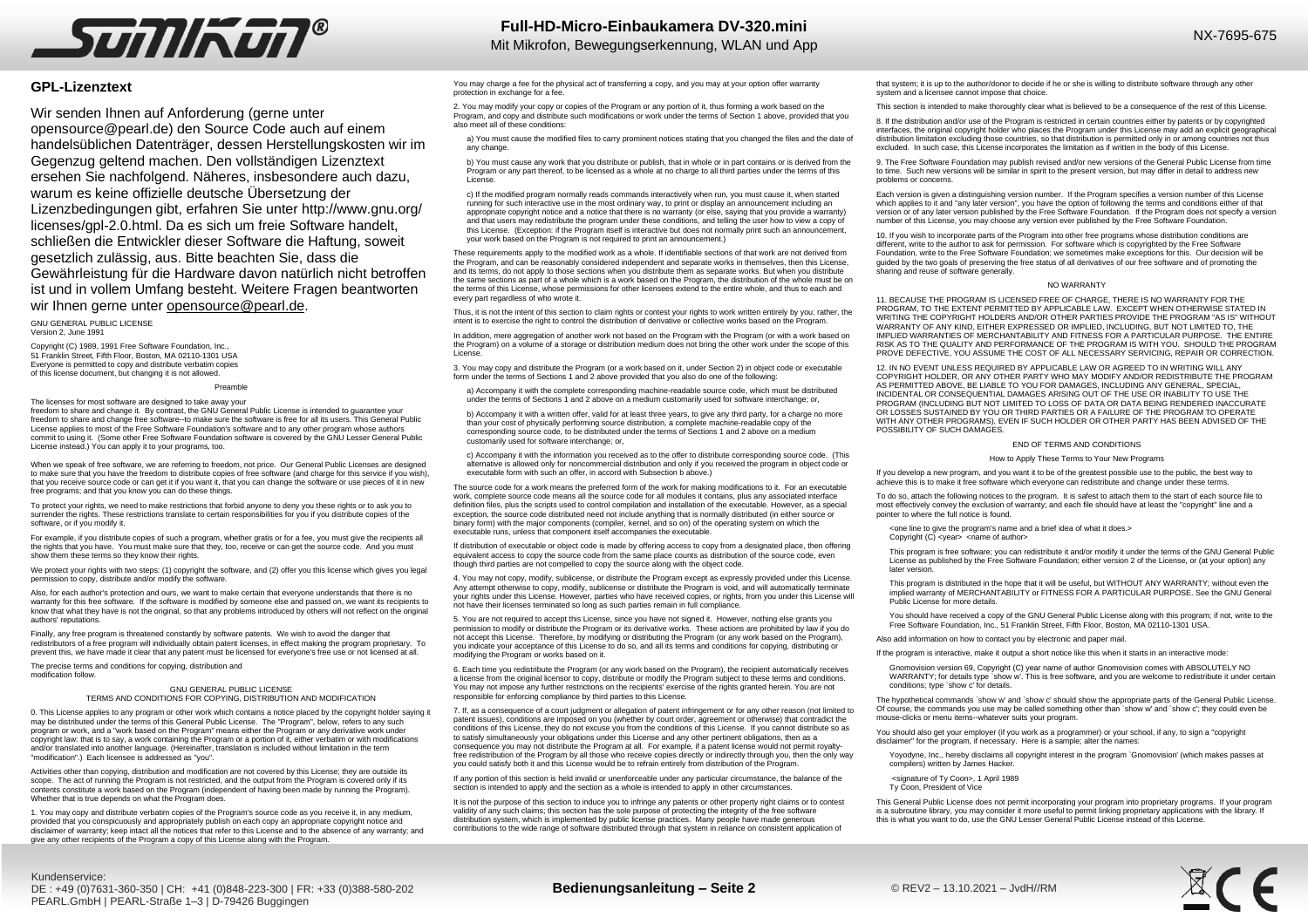

### **Chère cliente, cher client,**

Nous vous remercions d'avoir choisi cette caméra. Afin d'utiliser au mieux votre nouveau produit, veuillez lire attentivement ce guide de démarrage rapide et respecter les consignes et astuces suivantes.

### *NOTE :*

*Il s'agit ici uniquement d'un guide de démarrage rapide. La notice détaillée est disponible sur www.pearl.fr/support/notices. Faites défiler le tableau qui s'affiche, ou effectuez une recherche sur la page en tapant la référence de l'article, NX7695, dans le champ de recherche. Attention ! Pour pouvoir afficher le guide de démarrage rapide complet, vous devez posséder un lecteur PDF, disponible gratuitement sur Internet. Vous pouvez télécharger le logiciel de lecture PDF le plus courant, Adobe Reader, sur le site www.adobe.fr : son utilisation est gratuite. Vous pouvez aussi utiliser le programme Foxit Reader, également gratuit.*

### **Application recommandée**

L'utilisation du produit requiert une application capable d'établir une connexion entre la caméra et votre appareil mobile. Nous recommandons l'application gratuite **ELESION**.

### **Contenu**

 $\mathbf{P}$ 

- Micro caméra Full HD connectée
- Câble de chargement USB
- Guide de démarrage rapide

### **Accessoires requis, disponibles séparément sur www.pearl.fr :**

- Carte SD
- Adaptateur secteur

avec microphone et détecteur de mouvement

### **Caractéristiques techniques**

| Compatible wifi           | IEEE 802.11 b/g/n (2,4 GHz) |
|---------------------------|-----------------------------|
| Fréquence sans fil        | 2412 - 2472 MHz             |
| Puissance d'émission max. | 8,94 dBm                    |
| Angle de détection        | Diagonale 75°               |
| Détection de mouvement    | Jusqu'à 5 m                 |
| Résolution                | 1920 x 1080 px              |
| Carte mémoire             | Jusqu'à 128 Go              |
| Courant de charge         | 5 V DC / 1 A                |
| Compression vidéo         | H.264                       |
| Dimensions                | 50 x 20 x 2 mm              |
| Poids                     | 70 g                        |



Ţ

*ELESION : Scannez le code QR pour accéder à une vue d'ensemble des autres produits ELESION.*

# *ATTENTION !*

*Le stockage des données est soumis à des directives de protection des données spécifiques à chaque pays. Renseignez-vous sur les lois applicables dans votre pays.*

### **Consignes de sécurité**

- Ce guide de démarrage rapide vous permet de vous familiariser avec le fonctionnement du produit. Conservez précieusement ce guide de démarrage rapide afin de pouvoir le consulter en cas de besoin. Transmettez-le avec le produit à l'utilisateur suivant le cas échéant.
- Pour connaître les conditions de garantie, veuillez contacter votre revendeur. Veuillez également tenir compte des conditions générales de vente !
- Veillez à utiliser le produit uniquement comme indiqué dans la notice. Une mauvaise utilisation peut endommager le produit ou son environnement.
- Respectez les consignes de sécurité pendant l'utilisation.
- Le démontage ou la modification du produit affecte sa sécurité. Attention : risque de blessures !
- Toute modification ou réparation de l'appareil ou de ses accessoires doit être effectuée exclusivement par le fabricant ou par un spécialiste dûment autorisé.
- Veillez à ce que le produit soit alimenté par une prise facilement accessible afin de pouvoir débrancher l'appareil rapidement en cas d'urgence.
- N'ouvrez pas le produit. Ne tentez jamais de réparer vousmême le produit !
- Manipulez le produit avec précaution. Un coup, un choc, ou une chute, même de faible hauteur, peut l'endommager.
- N'exposez pas le produit à l'humidité ni à une chaleur extrême.
- Ne plongez jamais l'appareil dans l'eau ni dans aucun autre liquide.
- Conservez le produit hors de la portée et de la vue des enfants.
- Cet appareil n'est pas conçu pour être utilisé par des personnes (y compris les enfants) dont les capacités physiques, sensorielles ou mentales sont réduites, ou des personnes dénuées d'expérience ou de connaissance, sauf si elles ont pu bénéficier, par l'intermédiaire d'une personne responsable de leur sécurité, d'une surveillance ou d'instructions préalables concernant l'utilisation de l'appareil.
- Si le câble d'alimentation est endommagé, il doit être remplacé par le fabricant, son service après-vente ou des personnes de qualification similaire afin d'éviter tout danger. N'utilisez pas l'appareil tant que la réparation n'a pas été effectuée.
- Respectez la législation locale concernant les libertés individuelles et le droit à l'image. La législation française